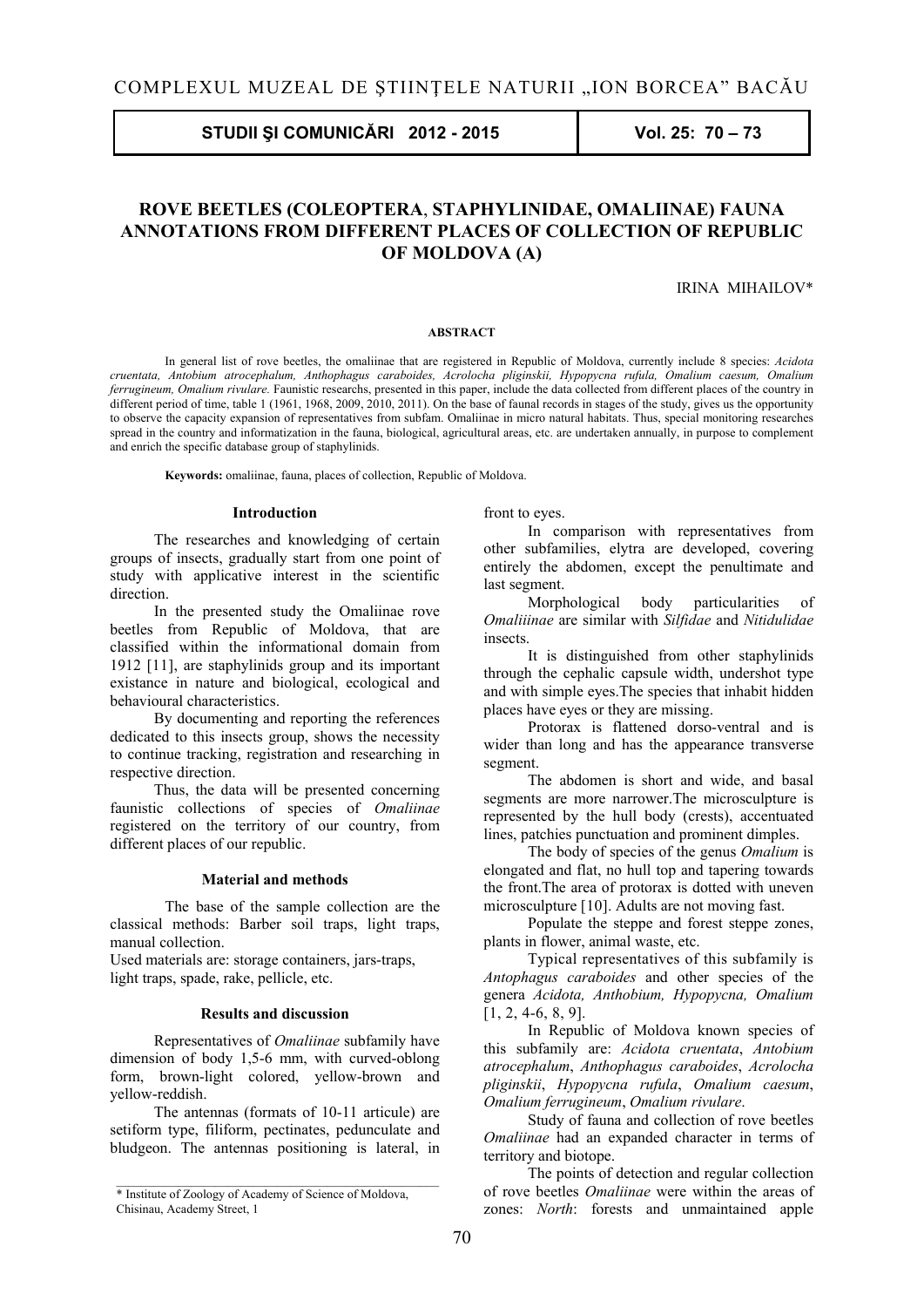orchards from Zabriceni and Brinzeni village (Edinet district) – 2010, 2011; plantation of grapevine from Călugăr village (Falesti district) – 2011; *Center*: forest of Micauti village (Straseni district) – 2009; of Cioresti village (Nisporeni destrict) – 1968; of Bahmut village (Calarasi district) – 1961; *South*: meadow from Grădiniţa (Causeni district) – 2009. Characteristic points (tab. 1) emphasizes: previous citations; examined / collected material; geographical distribution and bioecology.

Relating to the results in table, faunal collections of rove beetles *Omaliinae* in the specified periods are: 8 species, 6 genera, 123 specimens.

| <b>GENERA/SPECIES</b>                    |                                         |                                                                                                                                                                                                                                                                                                                                            |  |  |
|------------------------------------------|-----------------------------------------|--------------------------------------------------------------------------------------------------------------------------------------------------------------------------------------------------------------------------------------------------------------------------------------------------------------------------------------------|--|--|
| <b>Acidota Stephens, 1829</b>            |                                         |                                                                                                                                                                                                                                                                                                                                            |  |  |
| Acidota cruentata Mannerheim, 1830       |                                         |                                                                                                                                                                                                                                                                                                                                            |  |  |
| Material                                 | colected                                | Brinzeni village, Edinet district, 01.11.2010 – 1 $\circled{}$ forest, Barber soil traps<br>(leg. I. Mihailov).                                                                                                                                                                                                                            |  |  |
| Geographical spread                      |                                         | Holarctic element.                                                                                                                                                                                                                                                                                                                         |  |  |
| <b>Bioecology</b>                        |                                         | Saprobiont, predator species.                                                                                                                                                                                                                                                                                                              |  |  |
| <b>Anthobium Leach, 1819</b>             |                                         |                                                                                                                                                                                                                                                                                                                                            |  |  |
| Anthobium atrocephalum (Gyllenhal, 1827) |                                         |                                                                                                                                                                                                                                                                                                                                            |  |  |
|                                          | examined                                | Ciorești village, Nisporeni district, 05.05.1968 – 1 $\frac{1}{2}$ forest, on mushrooms (leg.<br>V. Ostaficiuc).                                                                                                                                                                                                                           |  |  |
| Material                                 | colected                                | Zabriceni village, $01.06.2010 - 1$ $\circled{}$ , $10.10.2010 - 1$ $\circled{}$ forest, Barber soil traps;<br>Brinzeni village (Edinet district), 21.10.2010 – $1 \nsubseteq$ forest, Barber soil traps,<br>01.11.2010 – 3 (1 $\Diamond$ , 2 $\Diamond$ $\Diamond$ ) unmaintained apple orchard, Barber soil traps<br>(leg. I. Mihailov). |  |  |
| <b>Geographical spread</b>               |                                         | Holarctic element.                                                                                                                                                                                                                                                                                                                         |  |  |
| <b>Bioecology</b>                        |                                         | Saprobiont, predator species.                                                                                                                                                                                                                                                                                                              |  |  |
|                                          |                                         | <b>Anthophagus Gravenhorst, 1802</b>                                                                                                                                                                                                                                                                                                       |  |  |
|                                          | Anthophagus caraboides (Linnaeus, 1758) |                                                                                                                                                                                                                                                                                                                                            |  |  |
| <b>Previous citations</b>                |                                         | 1972 [7].                                                                                                                                                                                                                                                                                                                                  |  |  |
| Material                                 | examined                                | Bahmut village, Calarasi district, 09.09.1961 – 2 $\Im$ forest, litter<br>(leg. S. Plugaru).                                                                                                                                                                                                                                               |  |  |
| <b>Geographical spread</b>               |                                         | Euro-Siberian element.                                                                                                                                                                                                                                                                                                                     |  |  |
| <b>Bioecology</b>                        |                                         | Saprobiont, necrobiont, predator species.                                                                                                                                                                                                                                                                                                  |  |  |
| Acrolocha Thomson, 1858                  |                                         |                                                                                                                                                                                                                                                                                                                                            |  |  |
|                                          |                                         | Acrolocha pliginskii Bernhauer, 1912                                                                                                                                                                                                                                                                                                       |  |  |
| Material                                 | colected                                | Gradinita village, Causeni district, 08.10.2009 – 94 (56 $\Im$ , 38 $\Im$ ) horse<br>manure; Calugar village, Falesti district, 03.04.2011 – 3 (2 $\Im$ $\Im$ , 1 $\Im$ ) on the grape-<br>vine rope; Brinzeni village, Edinet district, 24.05.2011 – 4 $\frac{9}{7}$ forest, Barber soil<br>traps (leg. I. Mihailov).                     |  |  |
| <b>Geographical spread</b>               |                                         | Euro-Caucasian element.                                                                                                                                                                                                                                                                                                                    |  |  |
| <b>Bioecology</b>                        |                                         | Fly to trap with white light source. Coprobiont, predator species.                                                                                                                                                                                                                                                                         |  |  |
| Hypopycna Mulsant & Rey, 1880            |                                         |                                                                                                                                                                                                                                                                                                                                            |  |  |
| Hypopycna rufula (Erichson, 1840)        |                                         |                                                                                                                                                                                                                                                                                                                                            |  |  |
| Material                                 | colected                                | Zabriceni village, Edinet district, 01.06.2010 - 1 $\delta$ forest, Barber soil traps<br>(leg. I. Mihailov).                                                                                                                                                                                                                               |  |  |
| <b>Geographical spread</b>               |                                         | Western-Palearctic element.                                                                                                                                                                                                                                                                                                                |  |  |
| <b>Bioecology</b>                        |                                         | Coprobiont, predator species.                                                                                                                                                                                                                                                                                                              |  |  |
|                                          |                                         | <b>Omalium Gravenhorst, 1802</b>                                                                                                                                                                                                                                                                                                           |  |  |
| <b>Omalium caesum Gravenhorst, 1806</b>  |                                         |                                                                                                                                                                                                                                                                                                                                            |  |  |
| Material                                 | colected                                | Micauti village, Straseni district, 03.06.2009 – 5 $\textcircled{2}$ forest, litter<br>(leg. I. Mihailov).                                                                                                                                                                                                                                 |  |  |
| <b>Geographical spread</b>               |                                         | Palearctic element.                                                                                                                                                                                                                                                                                                                        |  |  |
| <b>Bioecology</b>                        |                                         | Mycobiont species, saprophages.                                                                                                                                                                                                                                                                                                            |  |  |
| Omalium ferrugineum Kraatz, 1857         |                                         |                                                                                                                                                                                                                                                                                                                                            |  |  |
|                                          | colected                                | Zabriceni village, 01.06.2010 - 2 33 forest, Barber soil traps; Brinzeni village                                                                                                                                                                                                                                                           |  |  |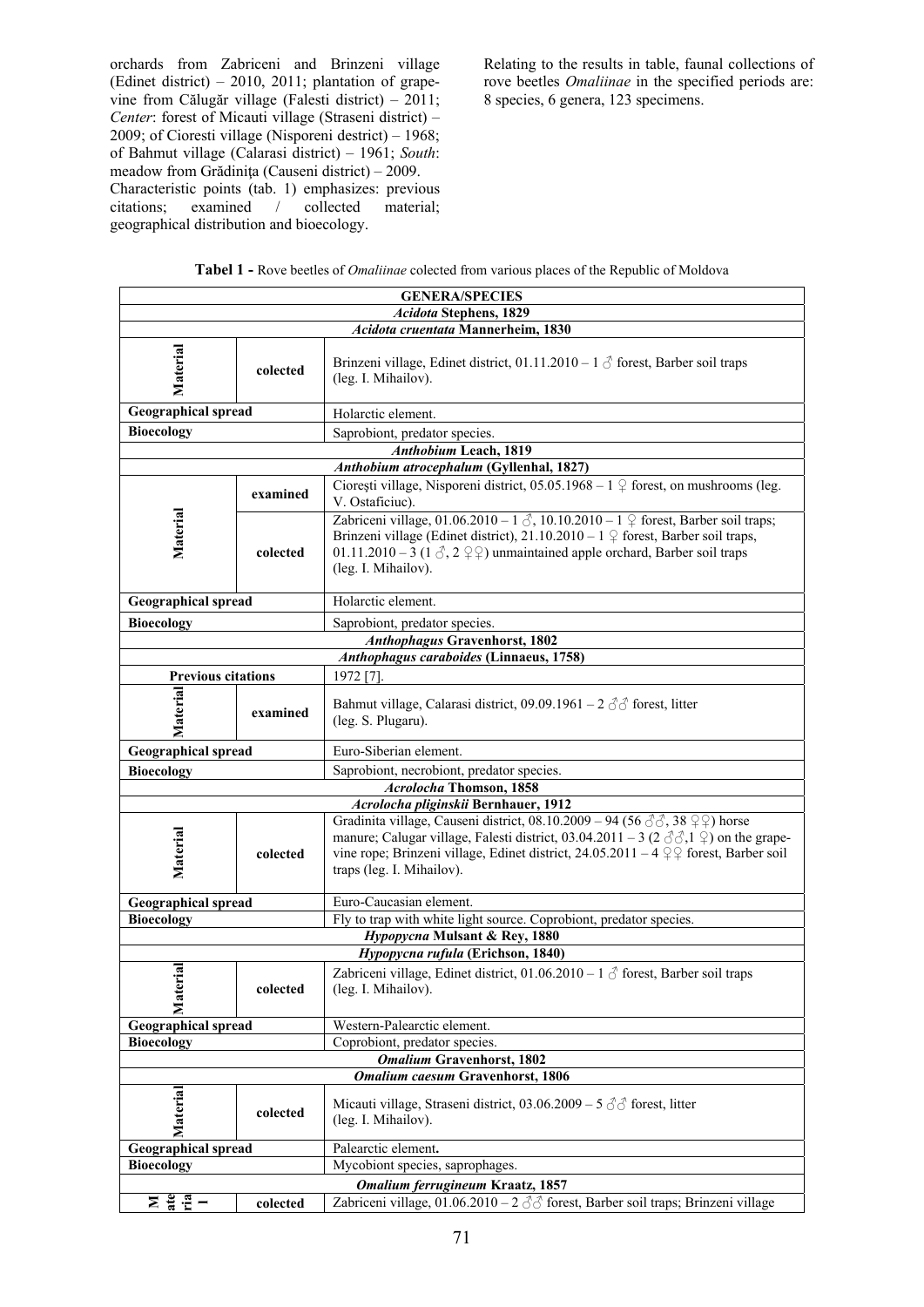|                                                |          | (Edinet district), 07.06.2011 - 2 $\textcircled{7}$ forest, white light trap (leg. I. Mihailov).                                                                                                            |  |  |
|------------------------------------------------|----------|-------------------------------------------------------------------------------------------------------------------------------------------------------------------------------------------------------------|--|--|
|                                                |          |                                                                                                                                                                                                             |  |  |
| <b>Geographical spread</b>                     |          | Palearctic element.                                                                                                                                                                                         |  |  |
| <b>Bioecology</b>                              |          | Fly to trap with white light source. Coprobiont species, saprophages.                                                                                                                                       |  |  |
| <i><b>Omalium rivulare (Paykull, 1789)</b></i> |          |                                                                                                                                                                                                             |  |  |
| <b>Previous citations</b>                      |          | 1931 [3].                                                                                                                                                                                                   |  |  |
| Material                                       | colected | Zăbriceni village, Edinet village, 01.06.2010 – 1 $\circ$ forest, Barber soil traps;<br>Calugar village, Falesti district, 03.04.2011 - $1 \nsubseteq \text{on the grape-vine rope}$<br>(leg. I. Mihailov). |  |  |
| <b>Geographical spread</b>                     |          | Holarctic element.                                                                                                                                                                                          |  |  |
| <b>Bioecology</b>                              |          | Mycobiont species, saprophages.                                                                                                                                                                             |  |  |

The abundance of collected and determined material, expresses the values emphasized only on one species: *Acrolocha pliginskii*.

Numerical of this one, is different during research: 94 specimens in 2009 (Grădinita village, Căuseni district), 3 in 2011 (Călugăr village, Fălesti district), 4 specimens in 2011 (Brînzeni village, Edinet district). Colected material for other species of omaliinae is lower.

Across from the geographical spread, analyzed in specialized literature, is observed dominance of element: Palearctic – specific to the species (*Omalium caesum*, *O. ferrugineum*, *O. rivulare*), followed by Holarctic element to rove beetles *Omaliinae* (*Acidota cruentata*, *Anthobium atrocephalum*).

From the scientific literature and field observations, the rove beetles of *Omaliinae* subfamily can be classified in the group of polybiont species (with multiple bioecology status).

#### **Conclusions**

1) Entomological material collected from target or spontaneous places, expresses entomological evidence of the existence of the species in particular ecosystem, biotope and / or micro habitat.

In this context, for each of rove beetles species can draw up entomological recordings and annual track registers - "cadastres" which will be as the scientific material for researchers.

2) As a result of faunal material collected from different regions of the investigated country, 8 species were identified: *Acidota cruentata*, *Antobium atrocephalum*, *Anthophagus caraboides*, *Acrolocha pliginskii*, *Hypopycna rufula*, *Omalium caesum*, *Omalium ferrugineum*, *Omalium rivulare*, from 6 genera, 123 specimens.

3) From registered rove beetles *Omaliinae*, species with large numerical abundance of 101 specimens is *Acrolocha pliginskii*. Collected specimens are kept in entomological mattresses and collection.

## **Rezumat**

 În lista stafilinică generală, omaliinele înregistrate în Republica Moldova, la momentul actual enumără 8 specii: *Acidota cruentata, Antobium atrocephalum, Anthophagus caraboides, Acrolocha pliginskii, Hypopycna rufula, Omalium caesum, Omalium ferrugineum, Omalium rivulare*. Cercetările faunistice, prezentate în lucrare, includ evidențierea colectărilor din diverse puncte ale țării şi perioade diferite, tabelul 1 (1961, 1968, 2009, 2010, 2011). Datorită înregistrărilor evidenţelor faunistice în etapele de studiu, ne oferă posibilitatea de a observa capacitatea extinderii reprezentanţilor din subfam. Omaliinae în micro habitatele naturale. Astfel, cercetări speciale de monitorizare, răspândire în tară și informatizare în domeniile faunistice, biologice, agricole, etc. se întreprind anual, cu scopul de a completa şi îmbogăţi baza de date specifică grupului de stafilinide.

### **References**

1. MAKRANCZY, G., 2009 – Two interesting Thinobius species collected at the river Vişeu in Maramureş (Romania) (Coleoptera: Staphylinidae: Oxytelinae). *Travaux* du Muséum National d'Histoire Naturelle "Grigore Antipa", vol. 52, p. 249-261.

2. SHAVRIN, A.V., 2000 – New and littleknow species of Omaliinae from the Baikal-Transbaikal area (Coleoptera, Staphylinidae). *Zoosistematica Rossica*, vol. 9, nr.1, p. 189-193.

3. MARCU, O., 1931 – Beitrage zur Kenntnis der Coleopteren fauna Bessarabiens. *Bulletin de la section scientifique de l'Academie Roumanie*, vol. 14, p. 5-9.

4.VANIN, S. A., 2002 – Classificado comentada de Coleoptera. *Marco sistematica del Proyecto Pribes*. p. 193-206.

5. ZANETTI, A., 1987 – *Fauna d`Italia. Coleoptera, Staphylinidae, Omaliinae*. Bologna: Calderini. 472 p.

6. АDASHКЕVICH, B. P., 1972 – *Khishchnye zhuki (Coleoptera, Staphylinidae, Carabidae).* V: Poleznaya entomofauna оvоshchnykh poley Моldavii. Кishinev: Shtiintsa. s. 30-38.

7. GONTARENKO, А. V., 2007 – *Novye i maloizvestnye dlya fauny Ukrainy zhuki-stafilinidy pоdsemeystv Proteininae i Omaliinae (Coleoptera, Staphylinidae).* V: Izvestiya Khar*'kovskogo* Ântomologicheskogo оbshchestva. Оdessa, tоm XIV, vyp.1-2, s. 19-24.

8. GORESLAVETS, I. N., 2010 – *Маtеrialy pо fаunе i âкоlogii stafilinid (Coleoptera, Staphylinidae) Zhigulevskogo Biosfernogo Zapovednika*. V: Оkhrana rastitel'nogo i zhivotnogo mira. s. 98-121.

9. КИРШЕНБЛАТ, Я. Д., 1965 – *Stafilinidy ili* коrоtкоnadкrylye *zhuki*. V: Оpredelitel' nasekomykh Evropeyskoy chasti SSSR. Моsкvа-Leningrad: Nauka, chast' 2, s. 111-156.